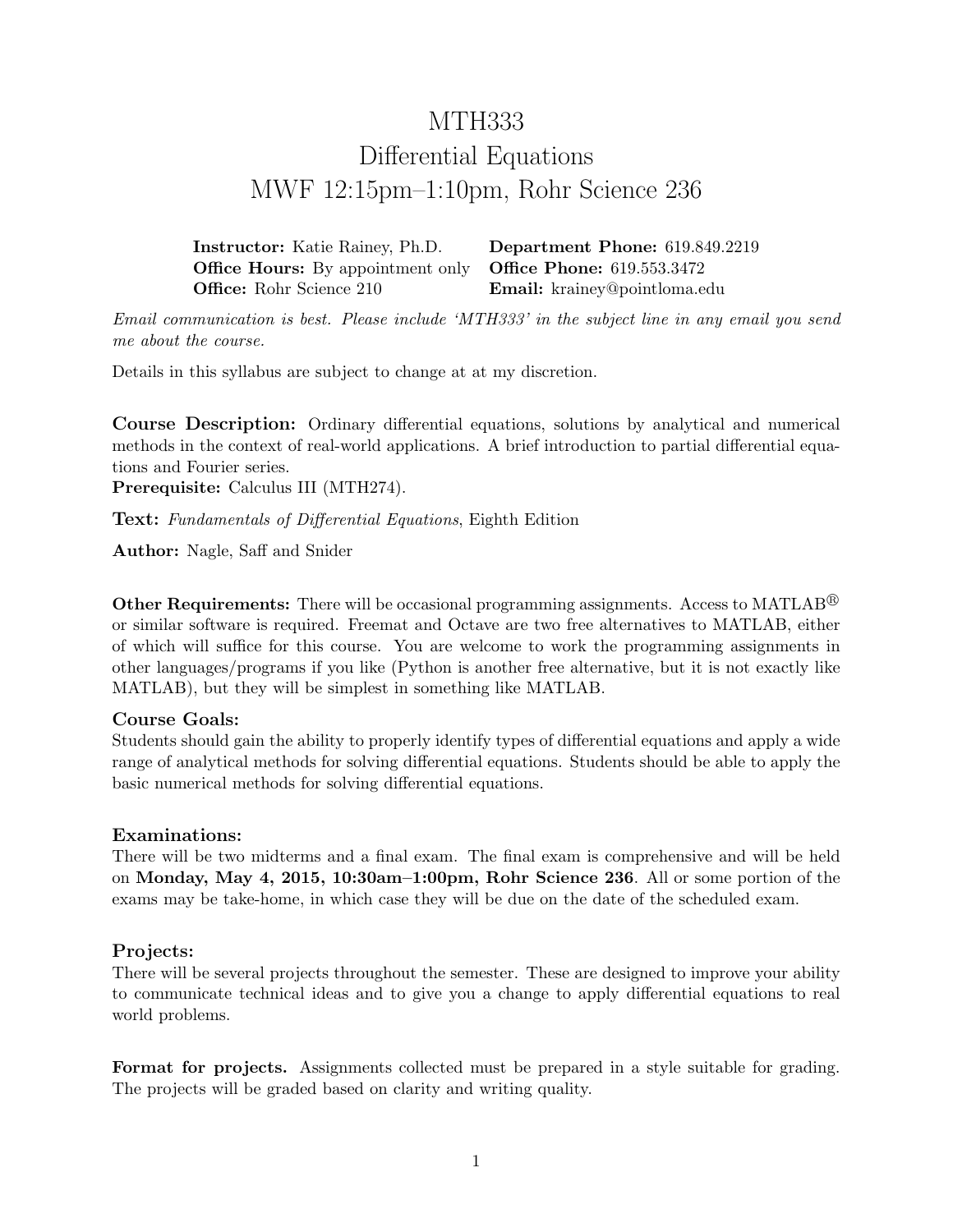- The solutions must be well-organized and easy to follow.
- The work must be typed (use of the LAT<sub>EX</sub> typesetting language is highly recommended, details below).
- Complete solutions must be written for problems (not just answers); solutions must be clearly marked. Use complete sentences to answer questions.

#### Homework:

Homework sets will be assigned for each class period and will be due at the beginning of the class period on the Wednesday of the following week (usually). Doing all of the assigned homework before the next class will almost certainly ensure that you successfully master the course material. The exams will be like the homework; there should be no surprises.

You must be persistent in solving homework problems; when you need help, ask me, fellow classmates, other friends, the internet, or your favorite MICS professor, but be sure to keep up with the pace of the class.

Homework sets (unlike projects) are not required to be typed, though it is strongly recommended that you do so (see section on LAT<sub>EX</sub> below).

#### Office Hours

I am an adjunct instructor employed full-time off-campus. As such, I will not hold regularly scheduled office hours, but I will be available to meet with you by appointment (usually before or after class). Do not hesitate to ask questions during lecture, or to approach me afterwards.

## Typesetting With LAT<sub>EX</sub>

LATEX (I pronounce it "lah-tek") is a free document preparation system widely used in academia and industry for typesetting scientific documents. Not only does it make it much easier (in my opinion) to write math than in, for example, Microsoft Word, but it looks much better too (also in my opinion). The assigned projects are required to be typed; I recommend you also type your homework sets and take-home exams. You may use your favorite word processing solution to do this, but my recommendation is LATEX.

Internet searches will reveal many helpful resources for getting started with LAT<sub>EX</sub>. This link, for example, contains a useful template for typing up homework sets.

https://joshldavis.com/2014/02/12/doing-your-homework-in-latex/

## Grade Distribution:

| Projects      | 20%    |
|---------------|--------|
| Homework      | $15\%$ |
| Midterm Exams | $40\%$ |
| Final Exam    | 25%    |

Letter Grade Distribution: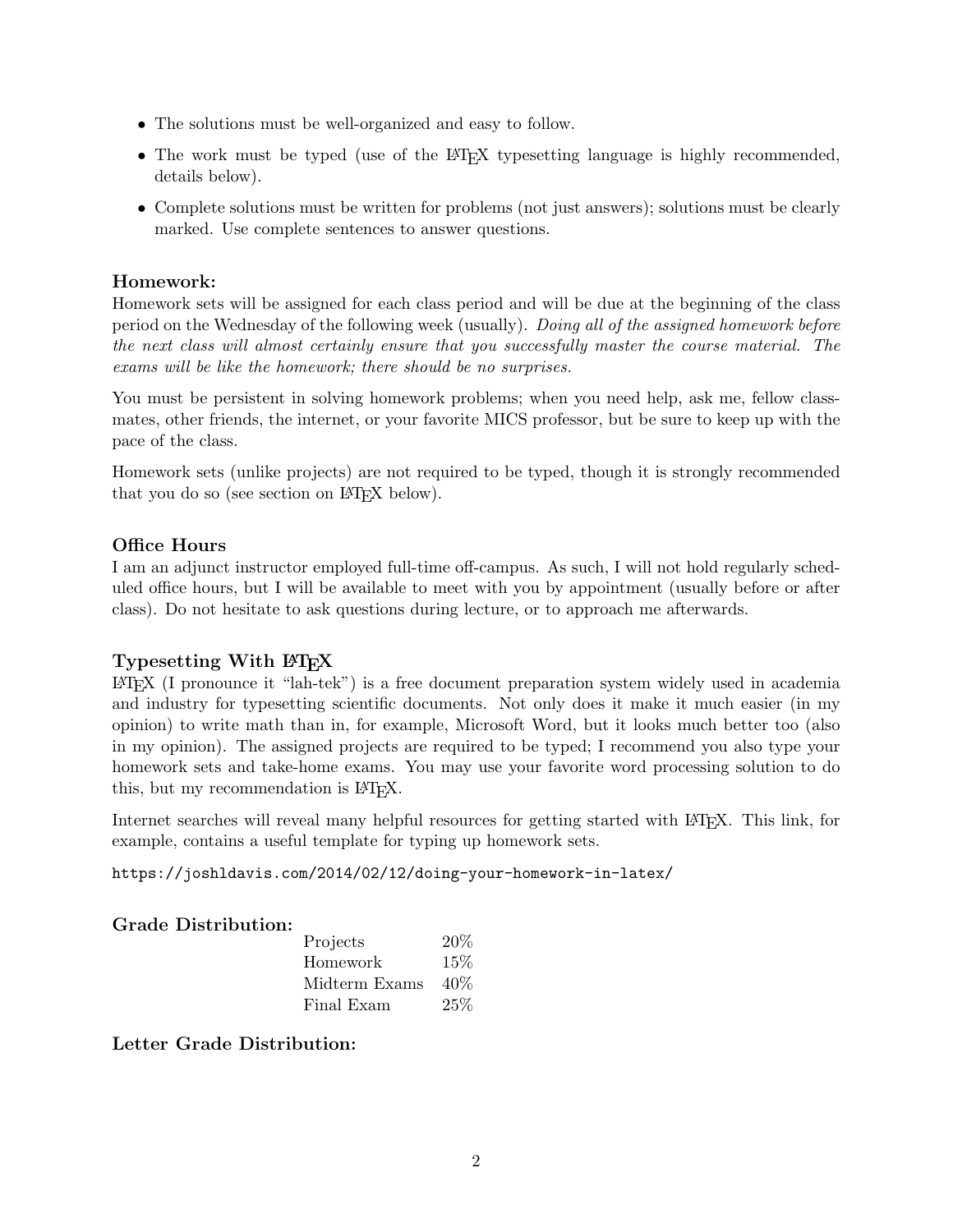| $>= 93.00$        | $A$   73.00 - 76.99 C                              |     |
|-------------------|----------------------------------------------------|-----|
|                   | $90.00 - 92.99$ A-   $70.00 - 72.99$ C-            |     |
|                   | 87.00 - 89.99 B+ $\vert$ 67.00 - 69.99 D+          |     |
| $83.00 - 86.99$ B | 63.00 - 66.99 $\,$ D                               |     |
|                   | $80.00 - 82.99$ B- $60.00 - 62.99$ D-              |     |
|                   | $77.00 - 79.99$ C+ $\vert \langle = 59.99 \rangle$ | -F. |

#### Course Policies:

- In-class exams are closed-book, though you will be allowed a "cheat sheet" (one sheet of paper, no larger than 8.5"  $\times$  11", on both sides of which you may write or type).
- A written assignment or computer assignment is late if it is not received at or before the beginning of class on the due date. Late work will not be accepted.
- Make-up tests will be given only by arrangement with the instructor for reasons of documented emergency.
- There is a strong correlation between grade and attendance. It is your responsibility to attend lectures. If more than 20% of the total number of class meetings is missed for any reason you may be de-enrolled from the course as per the undergraduate catalog.

#### Academic Accommodation:

While all students are expected to meet the minimum standards for completion of this course as established by the instructor, students with disabilities may require academic accommodations. At Point Loma Nazarene University, these students are requested to file documentation during the first two weeks fo the semester with the Academic Support Center (ASC), located in the Bond Academic Center. This policy assists the University in its commitment to full compliance with Section 504 of the Rehabilitation Act and the Americans with Disabilities Act. Section 504(a) prohibits discrimination against students with special needs and guarantees all qualified students equal access to and benefits of PLNU programs and activities. Once the student files documentation, the ASC will contact the student's instructors and provide written recommendations for reasonable and appropriate accommodations to meet the individual learning needs of the student.

#### Cheating Policy

A student who is caught cheating on an exam or an assignment will receive a zero on the assignment and may receive an "F" for the semester as per the guidelines in the course catalog. Cheating consists of using work other than your own and not citing it, storing answers on calculators or other devices for exams, obtaining copies of old exams, etc.

You may work on homework and projects for this course in groups, however your answers must show enough variation from the work of others to indicate that it was not merely copied.

#### Tentative course outline:

See table on next page. Outline is tentative and subject to change.